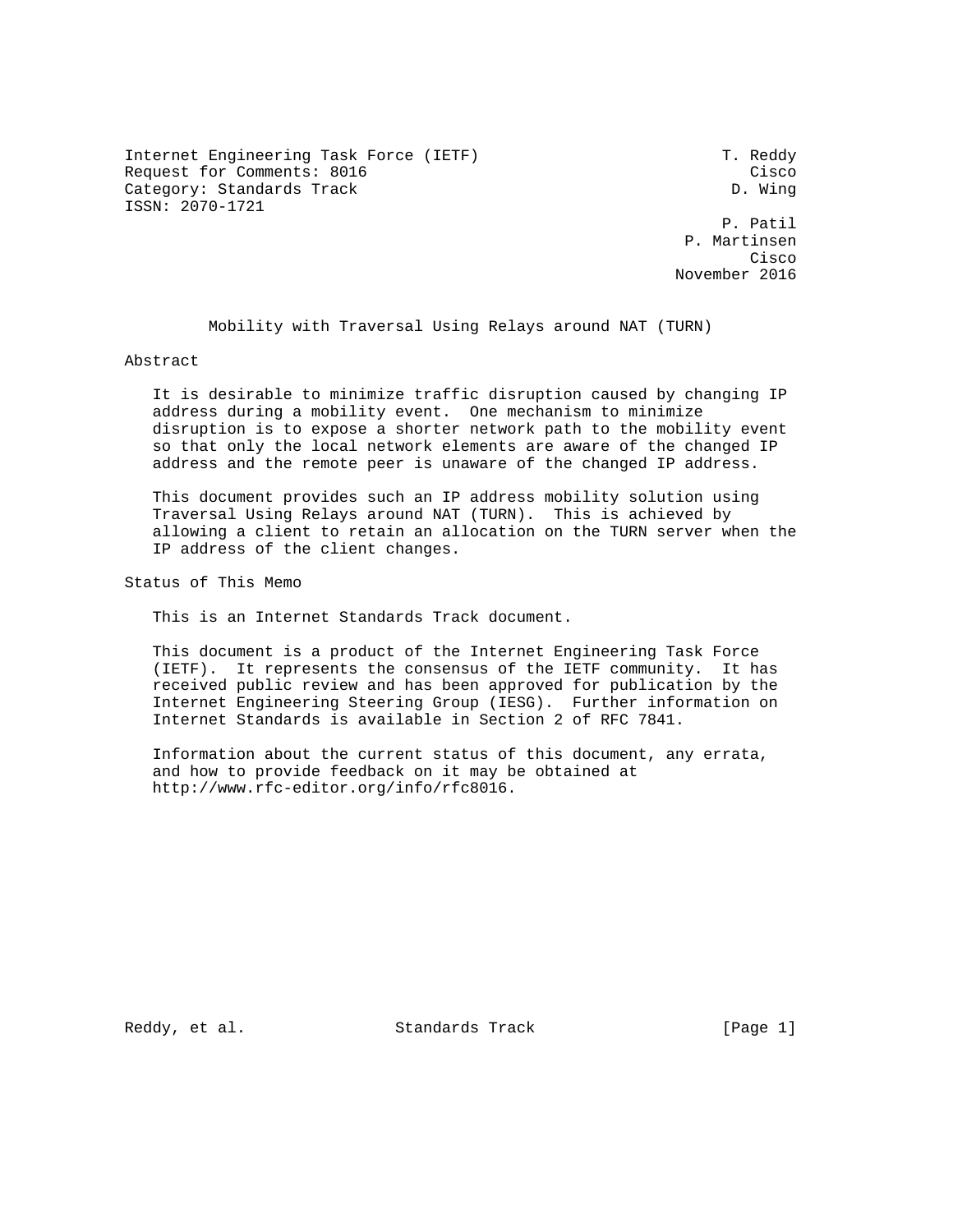# Copyright Notice

 Copyright (c) 2016 IETF Trust and the persons identified as the document authors. All rights reserved.

 This document is subject to BCP 78 and the IETF Trust's Legal Provisions Relating to IETF Documents (http://trustee.ietf.org/license-info) in effect on the date of publication of this document. Please review these documents carefully, as they describe your rights and restrictions with respect to this document. Code Components extracted from this document must include Simplified BSD License text as described in Section 4.e of the Trust Legal Provisions and are provided without warranty as described in the Simplified BSD License.

Table of Contents

|    |                                                          | 3 |
|----|----------------------------------------------------------|---|
| 2. |                                                          | 4 |
|    | 3.                                                       | 4 |
|    | 3.1. Creating an Allocation                              | 5 |
|    | 3.1.1. Sending an Allocate Request                       | 5 |
|    | 3.1.2. Receiving an Allocate Request                     | 6 |
|    | 3.1.3. Receiving an Allocate Success Response            | 6 |
|    | 3.1.4. Receiving an Allocate Error Response              | 7 |
|    | 3.2. Refreshing an Allocation                            | 7 |
|    | 3.2.1. Sending a Refresh Request                         | 7 |
|    | 3.2.2. Receiving a Refresh Request                       | 7 |
|    | 3.2.3. Receiving a Refresh Response                      | 9 |
|    | New STUN Attribute MOBILITY-TICKET<br>3.3.               | 9 |
|    | 3.4. New STUN Error Response Code                        | 9 |
|    |                                                          | 9 |
|    | 5.                                                       | 9 |
|    | 10<br>б.                                                 |   |
|    | 10<br>Normative References<br>6.1.                       |   |
|    | 11<br>6.2. Informative References                        |   |
|    | 12<br>Appendix A. Example of Ticket Construction $\dots$ |   |
|    | 13                                                       |   |
|    | 13                                                       |   |

Reddy, et al. Standards Track [Page 2]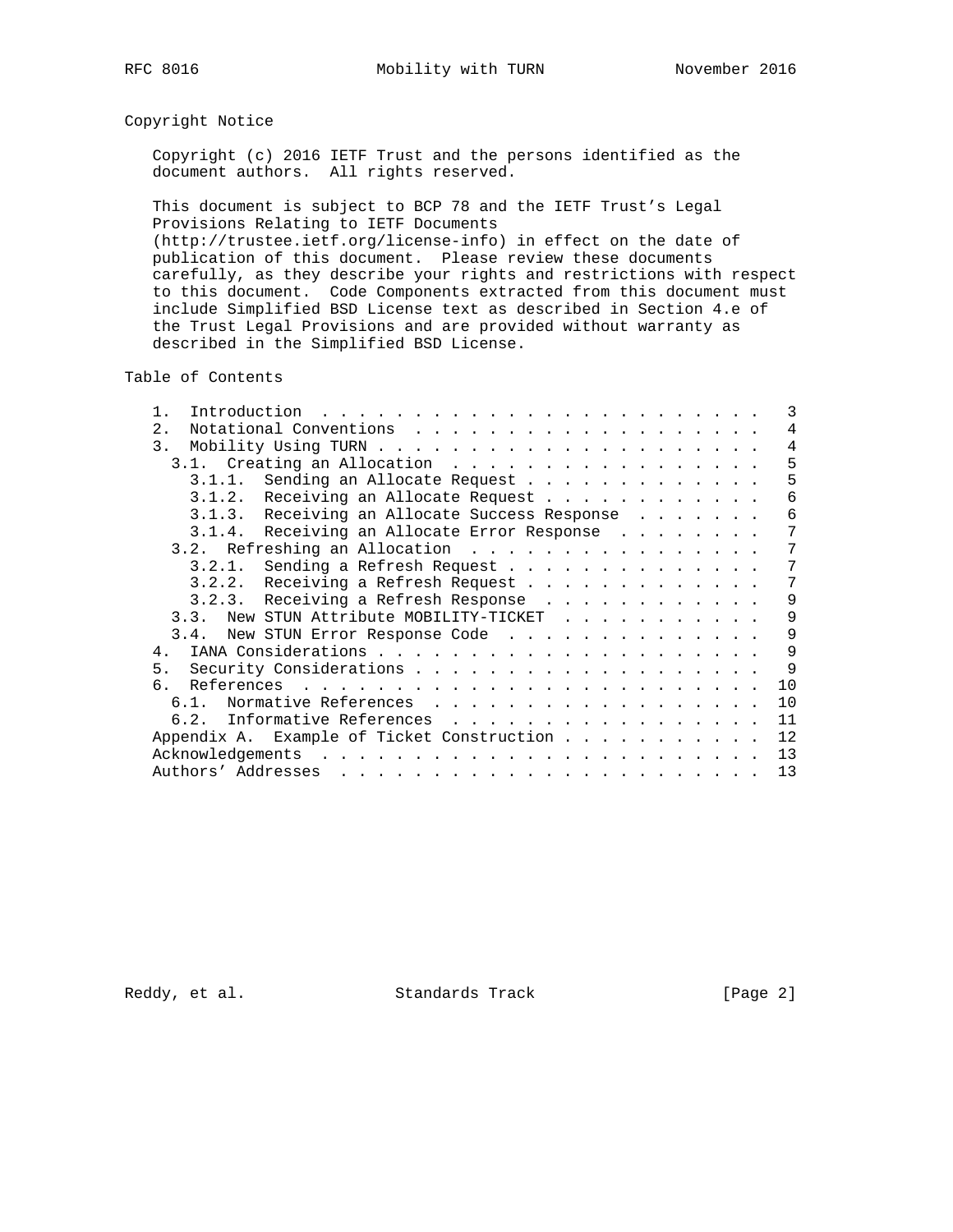## 1. Introduction

 When moving between networks, the endpoint's IP address can change or, due to NAT, the endpoint's public IP address can change. Such a change of IP address breaks upper-layer protocols such as TCP and RTP. Various techniques exist to prevent this breakage, all tied to making the endpoint's IP address static (e.g., Mobile IP, Proxy Mobile IP, Locator/ID Separation Protocol (LISP)). Other techniques exist, which make the change in IP address agnostic to the upper layer protocol (e.g., Stream Control Transmission Protocol (SCTP)). The mechanism described in this document is in that last category.

 A server using Traversal Using Relays around NAT (TURN) [RFC5766] relays media packets and is used for a variety of purposes, including overcoming NAT and firewall traversal issues. The existing TURN specification does not permit a TURN client to reuse an allocation across client IP address changes. Due to this, when the IP address of the client changes, the TURN client has to request a new allocation, create permissions for the remote peer, create channels, etc. In addition, the client has to re-establish communication with its signaling server and send an updated offer to the remote peer conveying the newly relayed candidate address. Then, the remote side has to re-gather all candidates and signal them to the client, and the endpoints have to perform Interactive Connectivity Establishment (ICE) [RFC5245] checks. If the ICE continuous nomination procedure [NOMBIS] is used, then the newly relayed candidate address would have to be "trickled" (i.e., incrementally provisioned as described in [TRICKLE-SIP]), and ICE checks would have to be performed according to [TRICKLE-ICE] by the endpoints to nominate pairs for selection by ICE.

 This specification describes a mechanism to seamlessly reuse allocations across client IP address changes without any of the hassles described above. A critical benefit of this technique is that the remote peer does not have to support mobility or deal with any of the address changes. The client, which is subject to IP address changes, does all the work. The mobility technique works across and between network types (e.g., between 3G and wired Internet access), so long as the client can still access the TURN server. The technique should also work seamlessly when (D)TLS is used as a transport protocol for Session Traversal Utilities for NAT (STUN) [RFC5389]. When there is a change in IP address, the client uses (D)TLS Session Resumption without Server-Side State as described in [RFC5077] to resume secure communication with the TURN server, using the changed client IP address.

Reddy, et al. Standards Track [Page 3]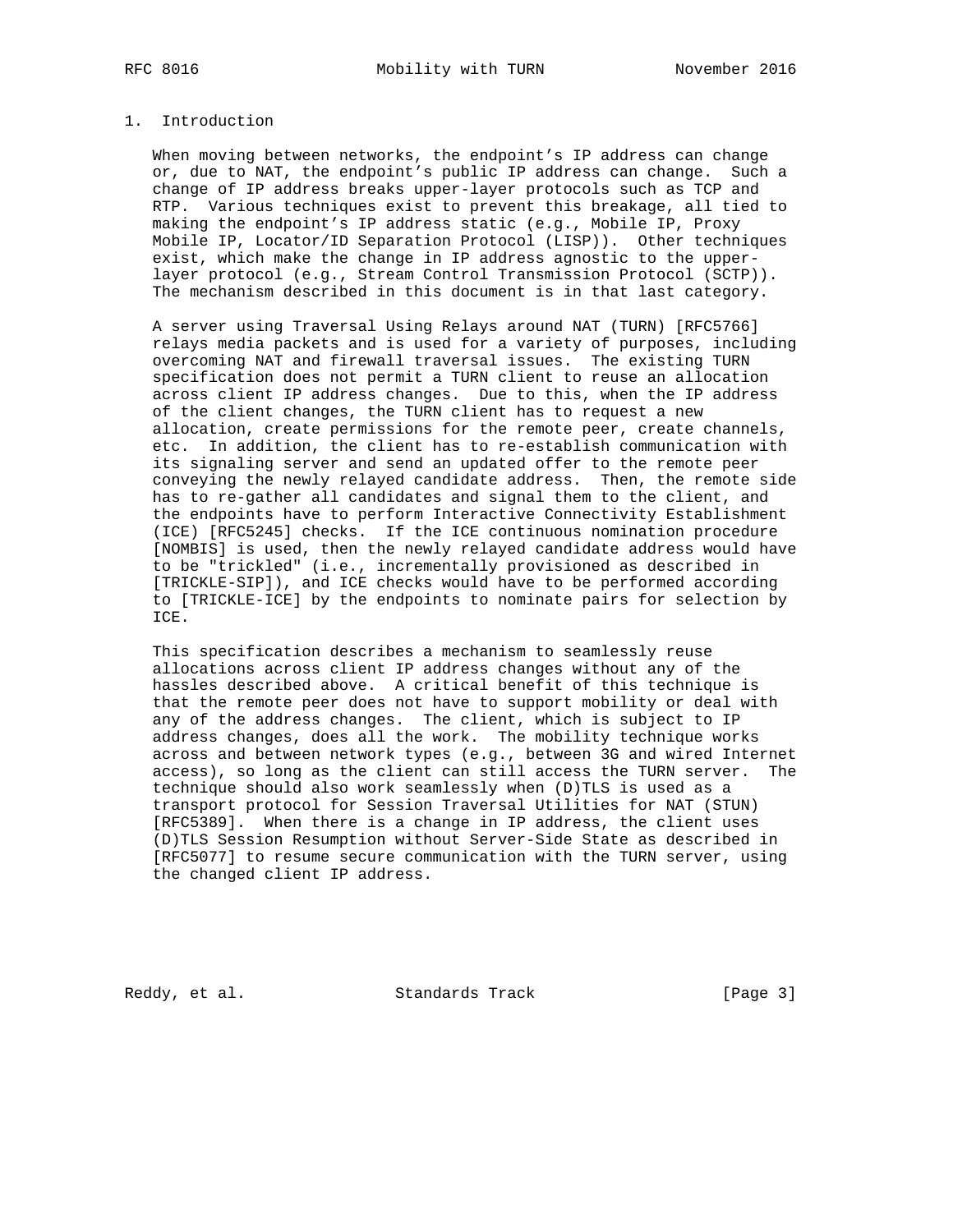## 2. Notational Conventions

 The key words "MUST", "MUST NOT", "REQUIRED", "SHALL", "SHALL NOT", "SHOULD", "SHOULD NOT", "RECOMMENDED", "MAY", and "OPTIONAL" in this document are to be interpreted as described in [RFC2119].

 This document uses terminology defined in [RFC5245] and the following additional terminology:

 Break Before Make: The old communication path is broken ("break") before new communication can be created ("make"). Such changes typically occur because a network's physical cable is disconnected, radio transmission is turned off, or a client moves out of radio range.

 Make Before Break: A new communication path is created ("make") before the old communication path is broken ("break"). Such changes typically occur because a network is reconnected with a physical cable, radio transmission is turned on, or a client moves into radio range.

#### 3. Mobility Using TURN

 To achieve mobility, a TURN client should be able to retain an allocation on the TURN server across changes in the client IP address as a consequence of movement to other networks.

 When the client sends the initial Allocate request to the TURN server, it will include a new STUN attribute MOBILITY-TICKET (with zero length value), which indicates that the client is capable of mobility and desires a ticket. The TURN server provisions a ticket that is sent inside the new STUN attribute MOBILITY-TICKET in the Allocate success response to the client. The ticket will be used by the client when it wants to refresh the allocation but with a new client IP address and port. This ensures that an allocation can only be refreshed by the same client that allocated the relayed transport address. When a client's IP address changes due to mobility, it presents the previously obtained ticket in a Refresh request to the TURN server. If the ticket is found to be valid, the TURN server will retain the same relayed address/port for the new IP address/port allowing the client to continue using previous channel bindings - thus, the TURN client does not need to obtain new channel bindings. Any data from the external peer will be delivered by the TURN server to this new IP address/port of the client. The TURN client will continue to send application data to its peers using the previously allocated channelBind Requests.

Reddy, et al. Standards Track [Page 4]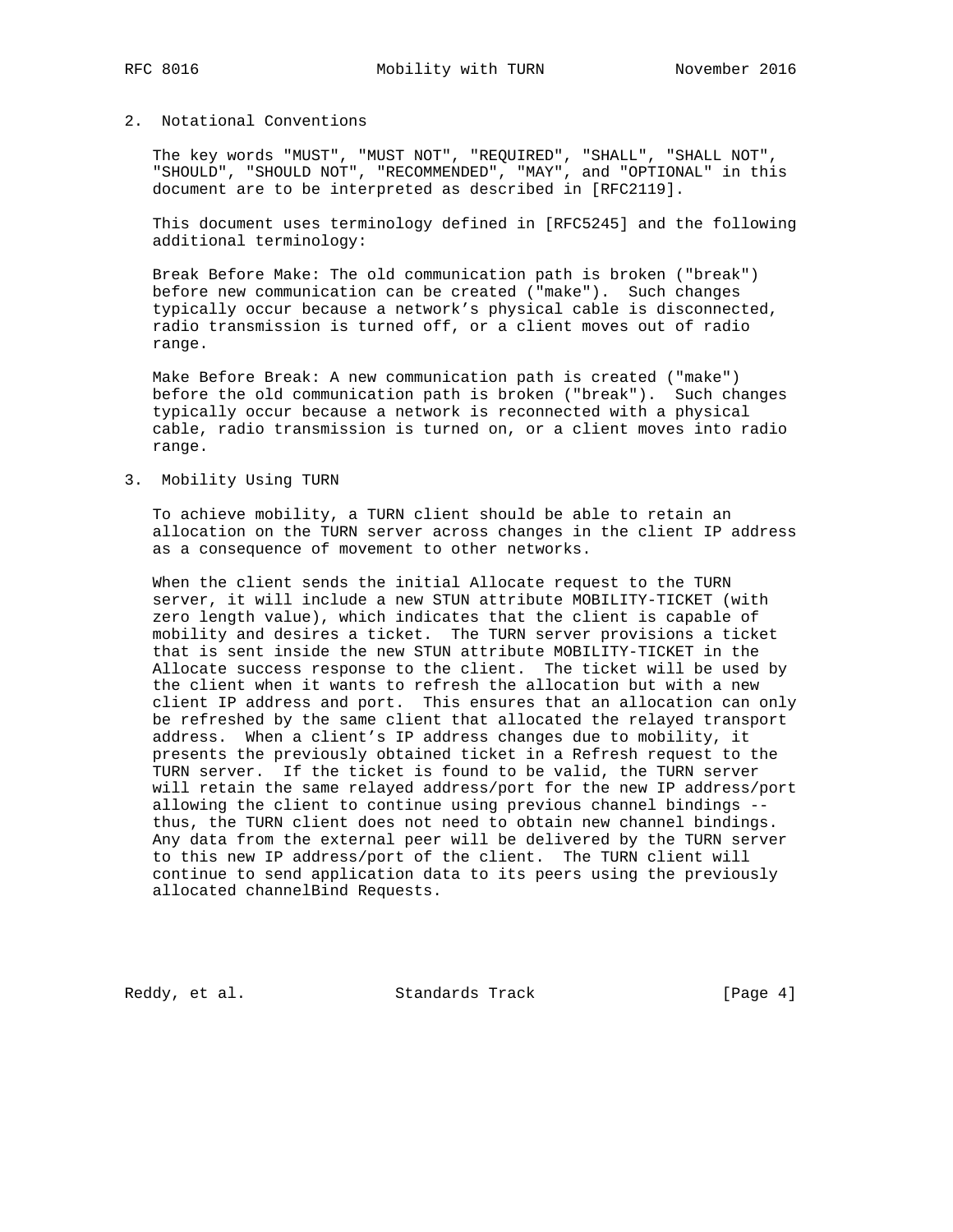| TURN                 |                                      | TURN   | Peer |  |
|----------------------|--------------------------------------|--------|------|--|
|                      | client                               | server | A    |  |
|                      | -- Allocate request ---------------> |        |      |  |
|                      | + MOBILITY-TICKET (length=0)         |        |      |  |
|                      | ------------ Allocate failure --     |        |      |  |
|                      | (401 Unauthorized)                   |        |      |  |
|                      |                                      |        |      |  |
|                      | -- Allocate request --------         |        |      |  |
|                      | + MOBILITY-TICKET (length=0)         |        |      |  |
|                      |                                      |        |      |  |
|                      | <---------- Allocate success resp -- |        |      |  |
|                      | + MOBILITY-TICKET                    |        |      |  |
|                      |                                      |        |      |  |
| (changes IP address) |                                      |        |      |  |
|                      |                                      |        |      |  |
|                      | -- Refresh request ----------------> |        |      |  |
|                      | + MOBILITY-TICKET                    |        |      |  |
|                      |                                      |        |      |  |
|                      | + MOBILITY-TICKET                    |        |      |  |
|                      |                                      |        |      |  |
|                      |                                      |        |      |  |

### Figure 1: Mobility Using TURN

 In Figure 1, the client sends an Allocate request with a MOBILITY- TICKET attribute to the server without credentials. Since the server requires that all requests be authenticated using STUN's long-term credential mechanism, the server rejects the request with a 401 (Unauthorized) error code. The client then tries again, this time including credentials (not shown). This time, the server accepts the Allocate request and returns an Allocate success response and a ticket inside the MOBILITY-TICKET attribute. Sometime later, the client IP address changes, and the client decides to refresh the allocation, and thus sends a Refresh request to the server with a MOBILITY-TICKET attribute containing the ticket it received from the server. The refresh is accepted, and the server replies with a Refresh success response and a new ticket inside the MOBILITY-TICKET attribute.

## 3.1. Creating an Allocation

### 3.1.1. Sending an Allocate Request

 In addition to the process described in Section 6.1 of [RFC5766], the client includes the MOBILITY-TICKET attribute with a length of zero. This indicates that the client is a mobile node and wants a ticket.

Reddy, et al. Standards Track [Page 5]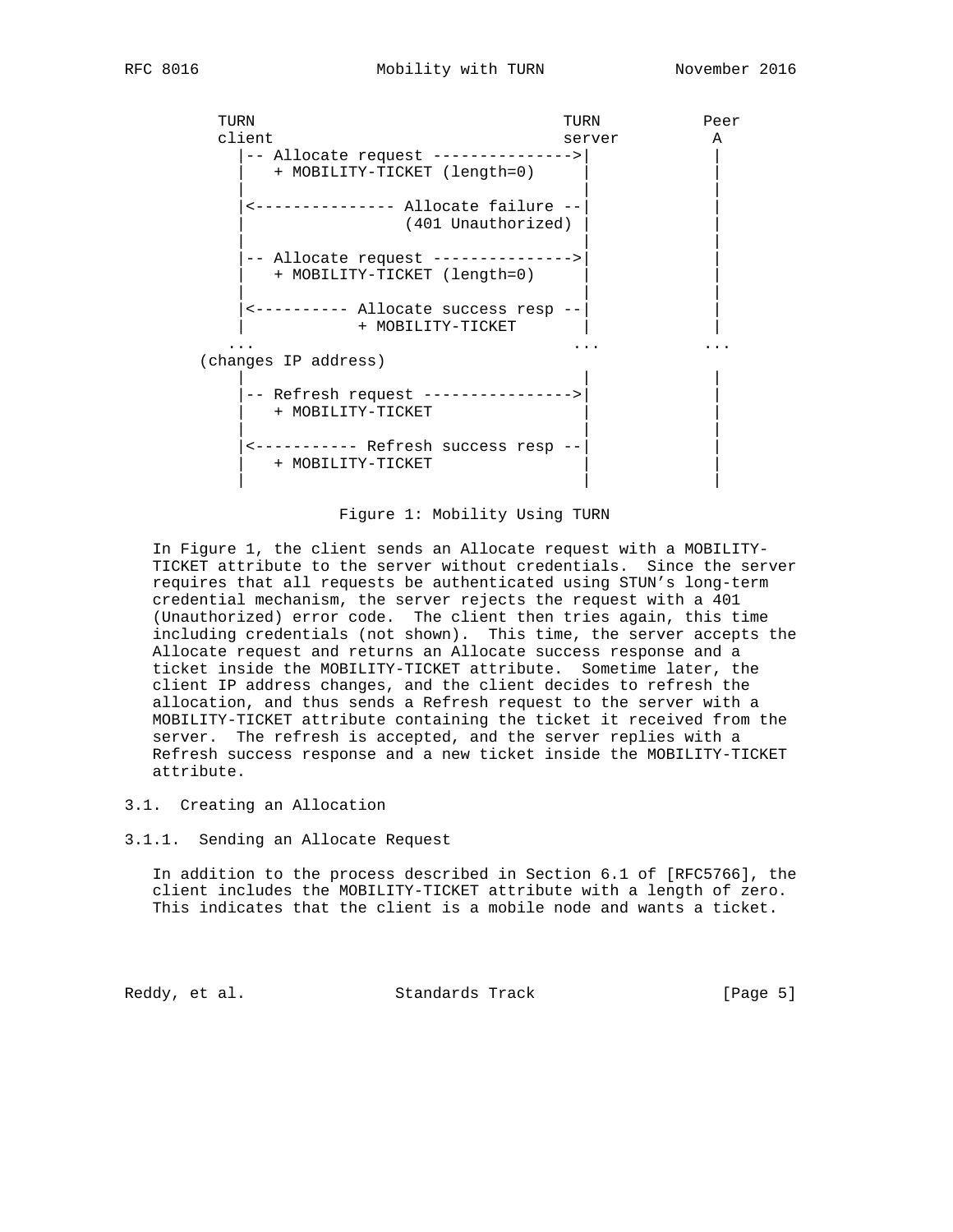#### 3.1.2. Receiving an Allocate Request

 In addition to the process described in Section 6.2 of [RFC5766], the server does the following:

 If the MOBILITY-TICKET attribute is included, and has a length of zero, but TURN session mobility is forbidden by local policy, the server will reject the request with the new error code 405 (Mobility Forbidden). If the MOBILITY-TICKET attribute is included and has a non-zero length, then the server will generate an error response with an error code of 400 (Bad Request). Following the rules specified in [RFC5389], if the server does not understand the MOBILITY-TICKET attribute, it ignores the attribute.

 If the server can successfully process the request and create an allocation, the server replies with a success response that includes a STUN MOBILITY-TICKET attribute. The TURN server can store system internal data in the ticket that is encrypted by a key known only to the TURN server and sends the ticket in the STUN MOBILITY-TICKET attribute as part of the Allocate success response. An example of ticket construction is discussed in Appendix A. The ticket is opaque to the client, so the structure is not subject to interoperability concerns, and implementations may diverge from this format. The client could be roaming across networks with a different path MTU and from one address family to another (e.g., IPv6 to IPv4). The TURN server to support mobility must assume that the path MTU is unknown and use a ticket length in accordance with the published guidance on STUN UDP fragmentation (Section 7.1 of [RFC5389]).

 Note: There is no guarantee that the fields in the ticket are going to be decodable to a client, and therefore attempts by a client to examine the ticket are unlikely to be useful.

3.1.3. Receiving an Allocate Success Response

 In addition to the process described in Section 6.3 of [RFC5766], the client will store the MOBILITY-TICKET attribute, if present, from the response. This attribute will be presented by the client to the server during a subsequent Refresh request to aid mobility.

Reddy, et al. Standards Track [Page 6]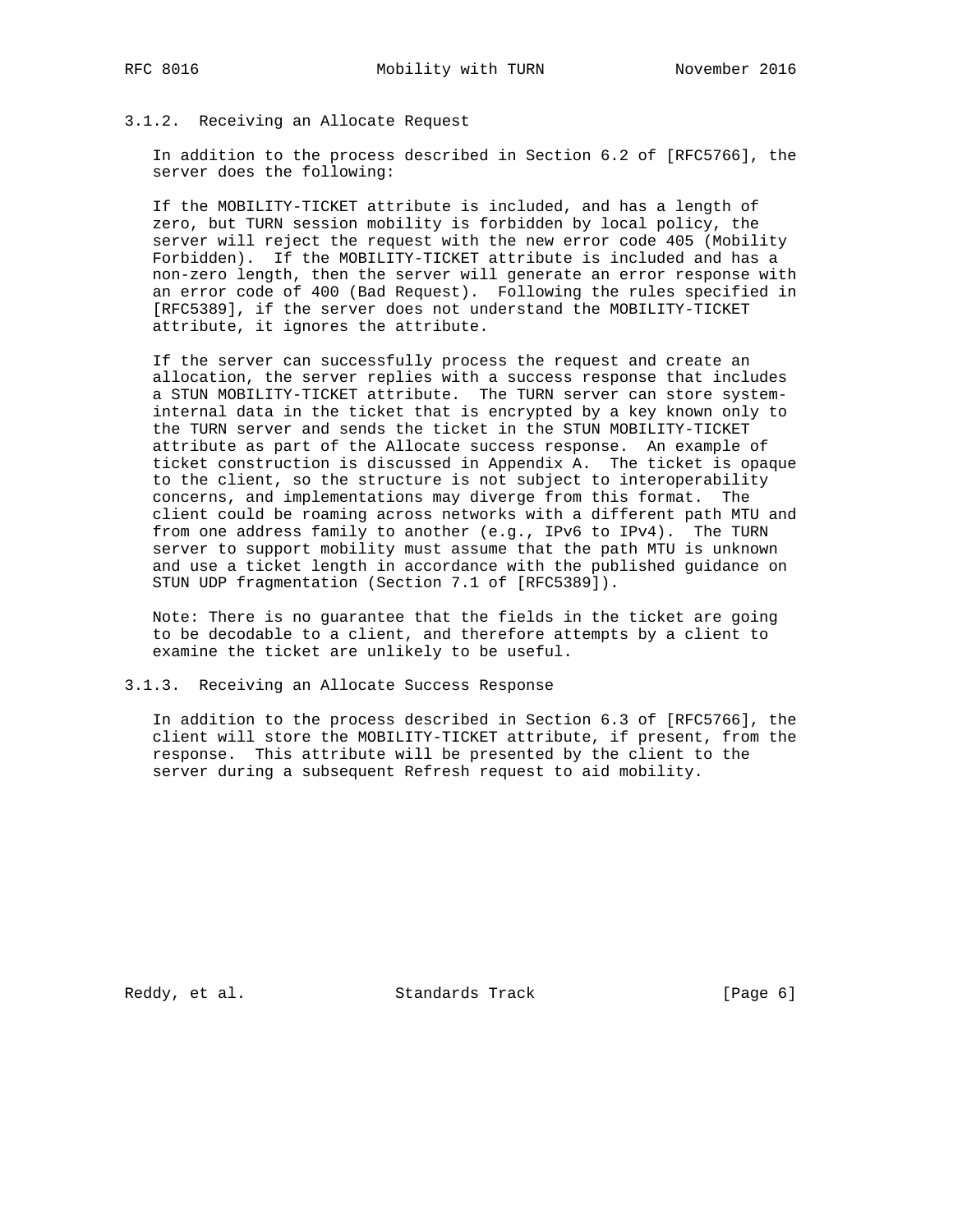#### 3.1.4. Receiving an Allocate Error Response

 If the client receives an Allocate error response with error code 405 (Mobility Forbidden), the error is processed as follows:

 405 (Mobility Forbidden): The request is valid, but the server is refusing to perform it, likely due to administrative restrictions. The client considers the current transaction as having failed.

 The client can notify the user or operator. The client SHOULD NOT retry sending the Allocate request containing the MOBILITY-TICKET with this server until it believes the problem has been fixed.

All other error responses must be handled as described in [RFC5766].

3.2. Refreshing an Allocation

3.2.1. Sending a Refresh Request

 If a client wants to refresh an existing allocation and update its time-to-expiry or delete an existing allocation, it sends a Refresh request as described in Section 7.1 of [RFC5766]. If the client's IP address or source port has changed and the client wants to retain the existing allocation, the client includes the MOBILITY-TICKET attribute received in the Allocate success response in the Refresh request. If there has been no IP address or source port number change, the client MUST NOT include a MOBILITY-TICKET attribute, as this would be rejected by the server and the client would need to retransmit the Refresh request without the MOBILITY-TICKET attribute.

3.2.2. Receiving a Refresh Request

 In addition to the process described in Section 7.2 of [RFC5766], the server does the following:

 If the STUN MOBILITY-TICKET attribute is included in the Refresh request, and the server configuration changed to forbid mobility or the server transparently fails over to another server instance that forbids mobility, then the server rejects the Refresh request with a 405 (Mobility Forbidden) error and the client starts afresh with a new allocation.

 If the STUN MOBILITY-TICKET attribute is included in the Refresh request, then the server will not retrieve the 5-tuple from the packet to identify an associated allocation. Instead, the TURN server will decrypt the received ticket, verify the ticket's validity, and retrieve the 5-tuple allocation using the ticket. If this 5-tuple obtained does not identify an existing allocation, then

Reddy, et al. Standards Track [Page 7]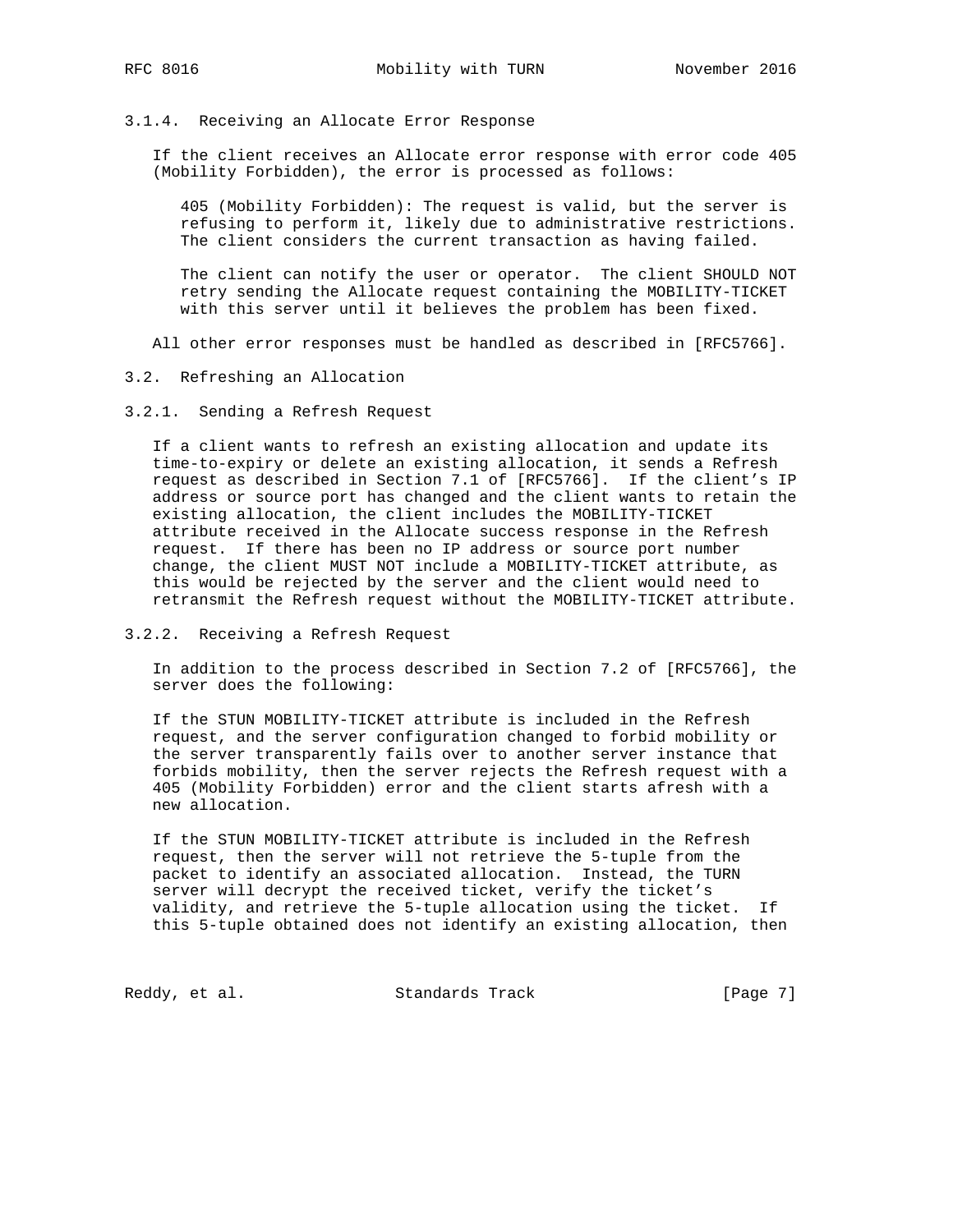the server MUST reject the request with a 437 (Allocation Mismatch) error. If the ticket is invalid, then the server MUST reject the request with a 400 (Bad Request) error.

 If the source IP address and port of the Refresh request with the STUN MOBILITY-TICKET attribute is the same as the stored 5-tuple allocation, then the TURN server rejects the request with a 400 (Bad Request) error. If the source IP address and port of the Refresh request is different from the stored 5-tuple allocation, the TURN server proceeds with a MESSAGE-INTEGRITY validation to identify that it is the same user that had previously created the TURN allocation. If the above check is not successful, then the server MUST reject the request with a 441 (Wrong Credentials) error.

 If all of the above checks pass, the TURN server understands that the client either has moved to a new network and acquired a new IP address (Break Before Make) or is in the process of switching to a new interface (Make Before Break). The source IP address of the request could be either the host transport address or the server reflexive transport address. The server then updates its state data with the new client IP address and port but does not discard the old 5-tuple from its state data. The TURN server calculates the ticket with the new 5-tuple and sends the new ticket in the STUN MOBILITY- TICKET attribute as part of Refresh success response. The new ticket sent in the refresh response MUST be different from the old ticket.

 The TURN server MUST continue receiving and processing data on the old 5-tuple and MUST continue transmitting data on the old-5 tuple until it receives a Send Indication or ChannelData message from the client on the new 5-tuple or a message from the client to close the old connection (e.g., a TLS fatal alert or TCP RST). After receiving any of those messages, a TURN server discards the old ticket and the old 5-tuple associated with the old ticket from its state data. Data sent by the client to the peer is accepted on the new 5-tuple and data received from the peer is forwarded to the new 5-tuple. If the refresh request containing the MOBILITY-TICKET attribute does not succeed (e.g., the packet is lost if the request is sent over UDP, or the server is unable to fulfill the request), then the client can continue to exchange data on the old 5-tuple until it receives the Refresh success response.

 The old ticket can only be used for the purposes of retransmission. If the client wants to refresh its allocation with a new server reflexive transport address, it MUST use the new ticket. If the TURN server has not received a Refresh request with the STUN MOBILITY- TICKET attribute but receives Send indications or ChannelData messages from a client, the TURN server MAY discard or queue those Send indications or ChannelData messages (at its discretion). Thus,

Reddy, et al. Standards Track [Page 8]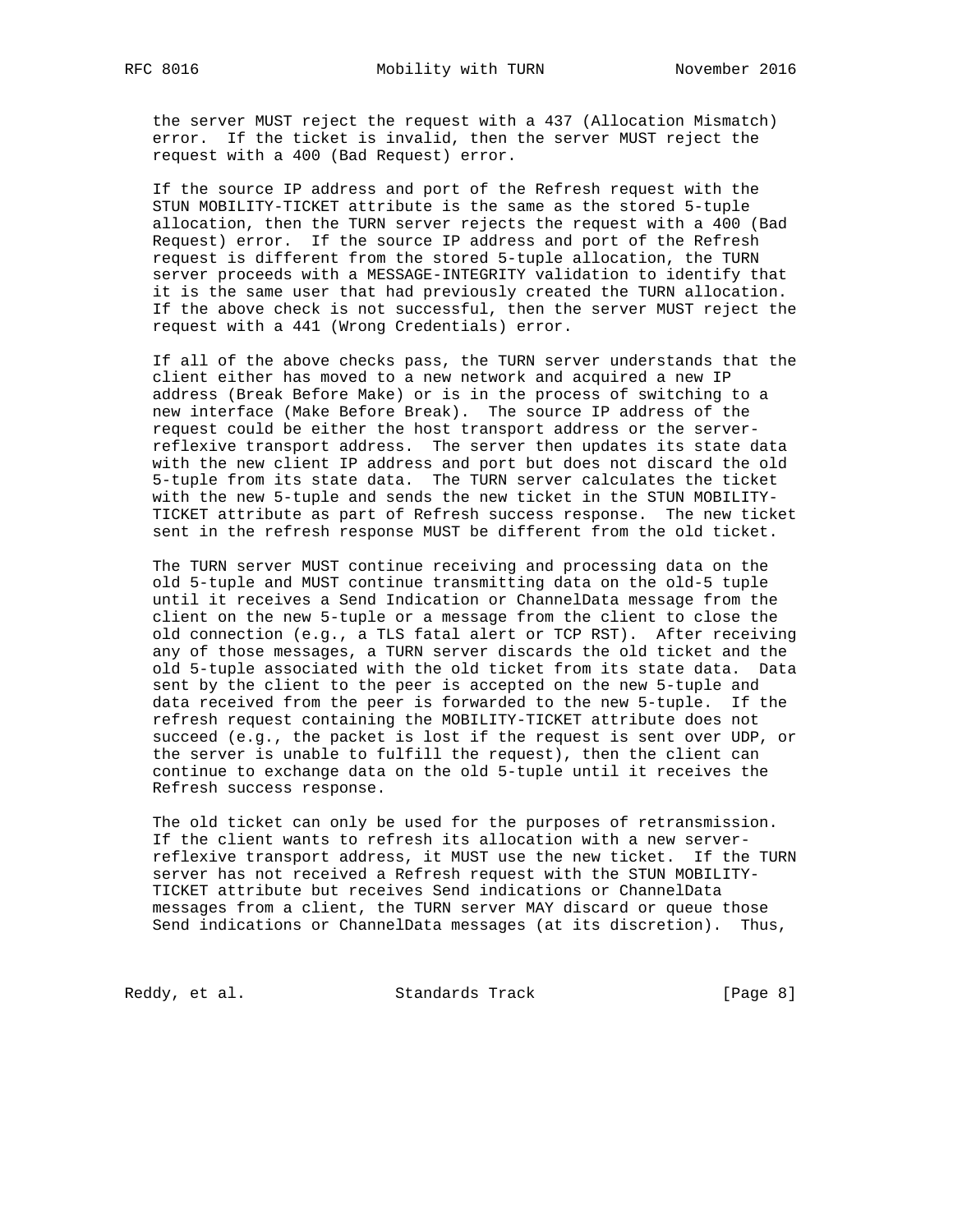it is RECOMMENDED that the client avoid transmitting a Send indication or ChannelData message until it has received an acknowledgement for the Refresh request with the STUN MOBILITY-TICKET attribute.

 To accommodate the potential loss of Refresh responses, a server must retain the old STUN MOBILITY-TICKET attribute for a period of at least 30 seconds to be able to recognize a retransmission of the Refresh request with the old STUN MOBILITY-TICKET attribute from the client.

3.2.3. Receiving a Refresh Response

 In addition to the process described in Section 7.3 of [RFC5766], the client will store the MOBILITY-TICKET attribute, if present, from the response. This attribute will be presented by the client to the server during a subsequent Refresh request to aid mobility.

3.3. New STUN Attribute MOBILITY-TICKET

 This attribute is used to retain an allocation on the TURN server. It is exchanged between the client and server to aid mobility. The value of the MOBILITY-TICKET is encrypted and is of variable length.

3.4. New STUN Error Response Code

This document defines the following new error response code:

 405 (Mobility Forbidden): Mobility request was valid but cannot be performed due to administrative or similar restrictions.

4. IANA Considerations

 IANA has added the following attribute to the "STUN Attributes" registry [IANA-STUN]:

o MOBILITY-TICKET (0x8030, in the comprehension-optional range)

 Also, IANA has added a new STUN error code "Mobility Forbidden" with the value 405 to the "STUN Error Codes" registry [IANA-STUN].

5. Security Considerations

 The TURN server MUST always ensure that the ticket is authenticated and encrypted using strong cryptographic algorithms to prevent modification or eavesdropping by an attacker. The ticket MUST be constructed such that it has strong entropy to ensure that nothing can be gleaned by looking at the ticket alone.

Reddy, et al. Standards Track [Page 9]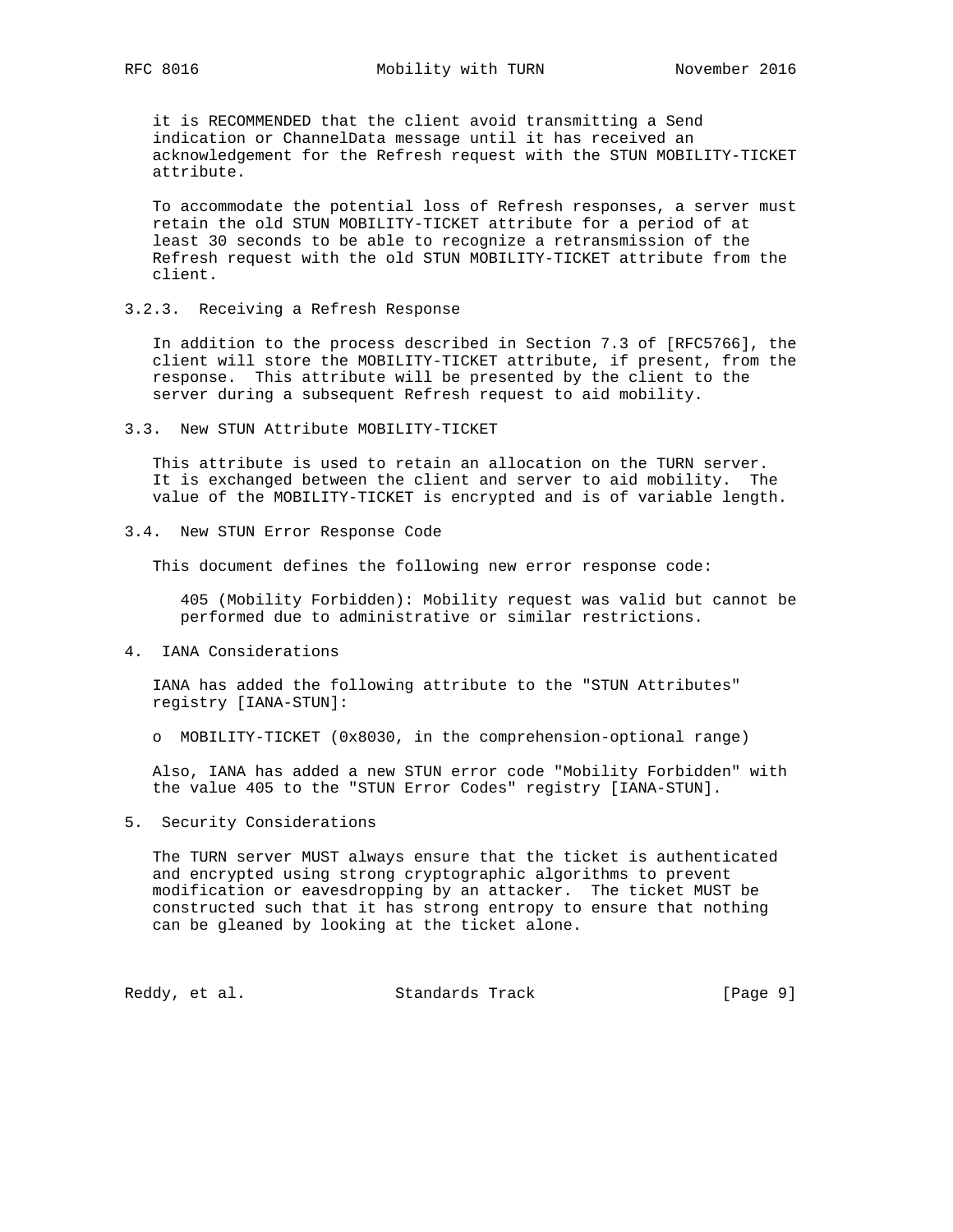An attacker monitoring the traffic between the TURN client and server can impersonate the client and refresh the allocation using the ticket issued to the client with the attacker's IP address and port. The TURN client and server MUST use the STUN long-term credential mechanism [RFC5389], the STUN Extension for Third-Party Authorization [RFC7635], or a (D)TLS connection to prevent malicious users from impersonating the client. With any of those three mechanisms, when the server receives the Refresh request with the STUN MOBILITY-TICKET attribute from the client, it identifies that it is indeed the same client but with a new IP address and port using the ticket it had previously issued to refresh the allocation. If (D)TLS is not used or the (D)TLS handshake fails, and authentication also fails, then the TURN client and server MUST fail and not proceed with TURN mobility.

 Security considerations described in [RFC5766] are also applicable to this mechanism.

- 6. References
- 6.1. Normative References
	- [RFC2119] Bradner, S., "Key words for use in RFCs to Indicate Requirement Levels", BCP 14, RFC 2119, DOI 10.17487/RFC2119, March 1997, <http://www.rfc-editor.org/info/rfc2119>.
	- [RFC5077] Salowey, J., Zhou, H., Eronen, P., and H. Tschofenig, "Transport Layer Security (TLS) Session Resumption without Server-Side State", RFC 5077, DOI 10.17487/RFC5077, January 2008, <http://www.rfc-editor.org/info/rfc5077>.
	- [RFC5245] Rosenberg, J., "Interactive Connectivity Establishment (ICE): A Protocol for Network Address Translator (NAT) Traversal for Offer/Answer Protocols", RFC 5245, DOI 10.17487/RFC5245, April 2010, <http://www.rfc-editor.org/info/rfc5245>.
	- [RFC5389] Rosenberg, J., Mahy, R., Matthews, P., and D. Wing, "Session Traversal Utilities for NAT (STUN)", RFC 5389, DOI 10.17487/RFC5389, October 2008, <http://www.rfc-editor.org/info/rfc5389>.
	- [RFC5766] Mahy, R., Matthews, P., and J. Rosenberg, "Traversal Using Relays around NAT (TURN): Relay Extensions to Session Traversal Utilities for NAT (STUN)", RFC 5766, DOI 10.17487/RFC5766, April 2010, <http://www.rfc-editor.org/info/rfc5766>.

Reddy, et al. Standards Track [Page 10]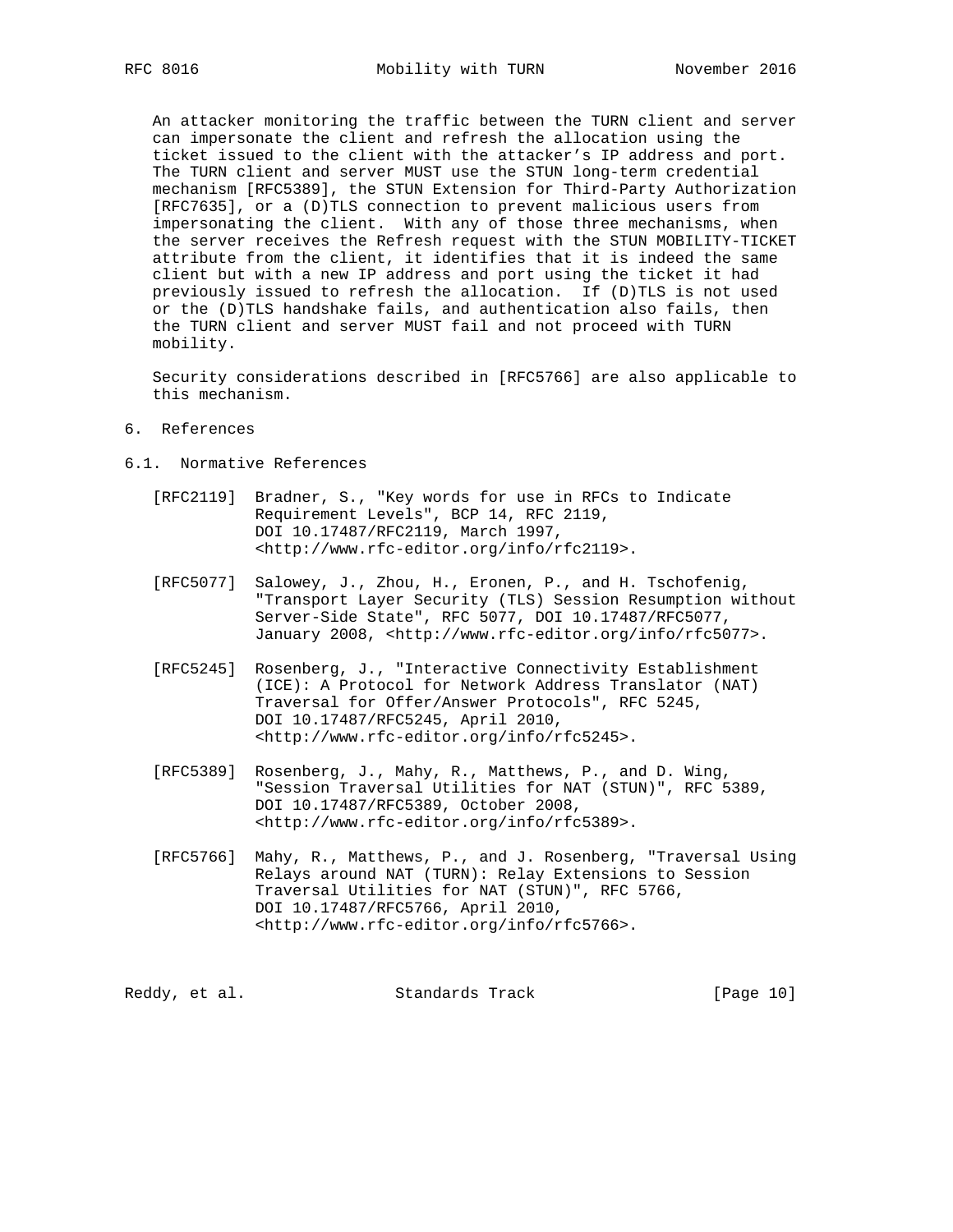# 6.2. Informative References

[IANA-STUN]

 IANA, "Session Traversal Utilities for NAT (STUN) Parameters", <http://www.iana.org/assignments/stun-parameters>.

- [NOMBIS] Uberti, J. and J. Lennox, "Improvements to ICE Candidate Nomination", Work in Progress, draft-uberti-mmusic-nombis-00, March 2015.
- [RFC7635] Reddy, T., Patil, P., Ravindranath, R., and J. Uberti, "Session Traversal Utilities for NAT (STUN) Extension for Third-Party Authorization", RFC 7635, DOI 10.17487/RFC7635, August 2015, <http://www.rfc-editor.org/info/rfc7635>.

[TRICKLE-ICE]

 Ivov, E., Rescorla, E., Uberti, J., and P. Saint-Andre, "Trickle ICE: Incremental Provisioning of Candidates for the Interactive Connectivity Establishment (ICE) Protocol", Work in Progress, draft-ietf-ice-trickle-04, September 2016.

[TRICKLE-SIP]

 Ivov, E., Stach, T., Marocco, E., and C. Holmberg, "A Session Initiation Protocol (SIP) usage for Trickle ICE", Work in Progress, draft-ietf-mmusic-trickle-ice-sip-06, October 2016.

Reddy, et al. Standards Track [Page 11]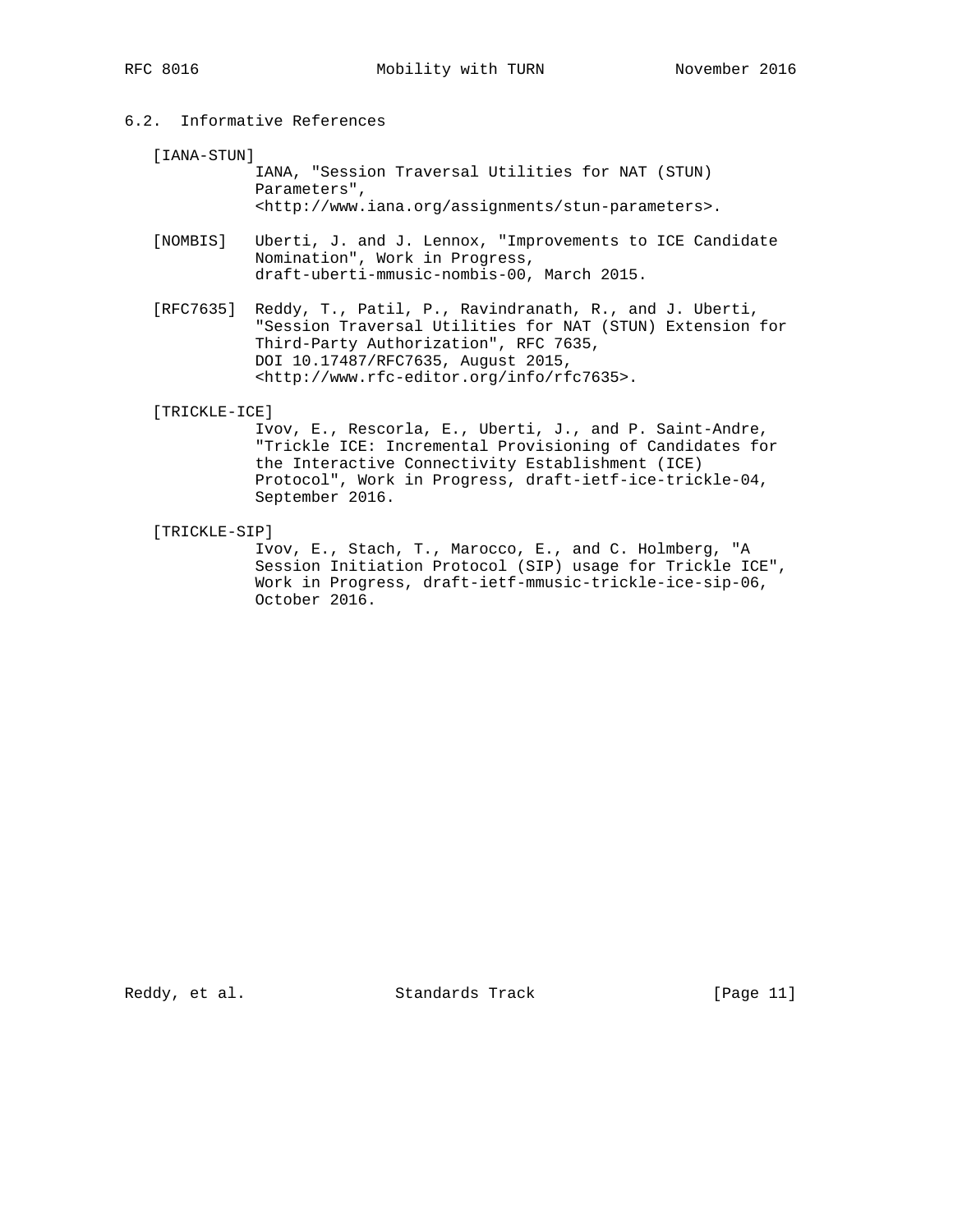Appendix A. Example of Ticket Construction

 The TURN server uses two different keys: one 128-bit key for Advance Encryption Standard (AES) in Cipher Block Chaining (CBC) mode (AES\_128\_CBC) and a 256-bit key for HMAC-SHA-256-128 for integrity protection. The ticket can be structured as follows:

```
 struct {
    opaque key_name[16];
    opaque iv[16];
    opaque encrypted_state<0..2^16-1>;
    opaque mac[16];
} ticket;
```
#### Figure 2: Ticket Format

 Here, key\_name serves to identify a particular set of keys used to protect the ticket. It enables the TURN server to easily recognize tickets it has issued. The key\_name should be randomly generated to avoid collisions between servers. One possibility is to generate new random keys and key\_name every time the server is started.

 The TURN state information (which is either self-contained or a handle) in encrypted\_state is encrypted using 128-bit AES in CBC mode with the given Initialization Vector (IV). The Message Authentication Code (MAC) is calculated using HMAC-SHA-256-128 over key\_name (16 octets) and IV (16 octets), followed by the length of the encrypted\_state field (2 octets) and its contents (variable length).

Reddy, et al. Standards Track [Page 12]